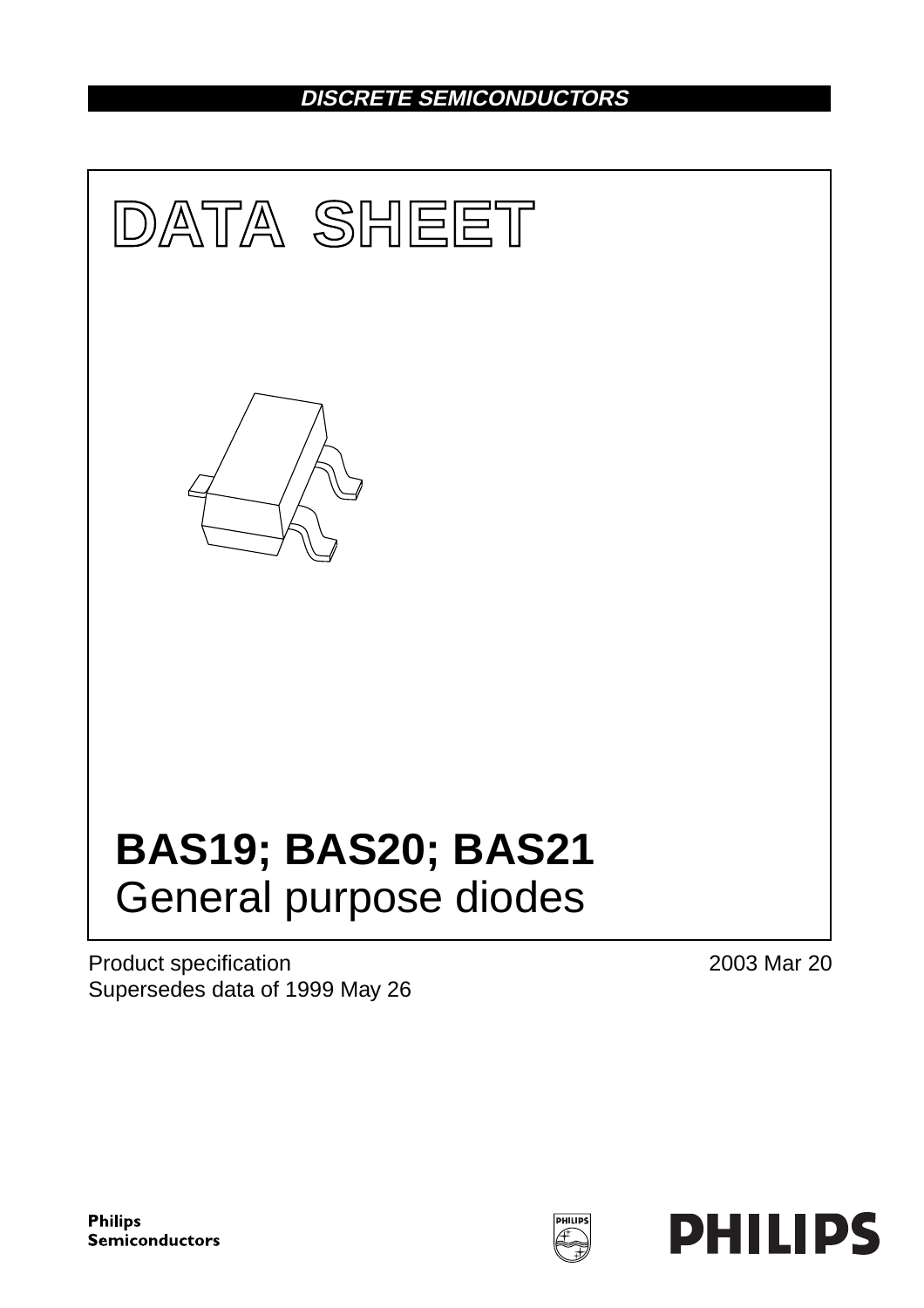### **FEATURES**

- Small plastic SMD package
- Switching speed: max. 50 ns
- General application
- Continuous reverse voltage: max. 100 V; 150 V; 200 V
- Repetitive peak reverse voltage: max. 120 V; 200 V; 250 V
- Repetitive peak forward current: max. 625 mA.

### **APPLICATIONS**

• General purpose switching in e.g. surface mounted circuits.

### **DESCRIPTION**

The BAS19, BAS20 and BAS21 are general purpose diodes fabricated in planar technology, and encapsulated in a small SOT23 plastic SMD package.

### **MARKING**

| <b>TYPE NUMBER</b> | <b>MARKING CODE (1)</b> |
|--------------------|-------------------------|
| BAS <sub>19</sub>  | .JP∗                    |
| BAS <sub>20</sub>  | .JR∗                    |
| BAS21              | JS*                     |

### **Note**

- 1. ∗ = p: Made in Hong Kong.
	- ∗ = t: Made in Malaysia.
	- ∗ = W: Made in China.

### **PINNING**

| <b>PIN</b> | <b>DESCRIPTION</b> |  |
|------------|--------------------|--|
|            | anode              |  |
|            | not connected      |  |
|            | cathode            |  |

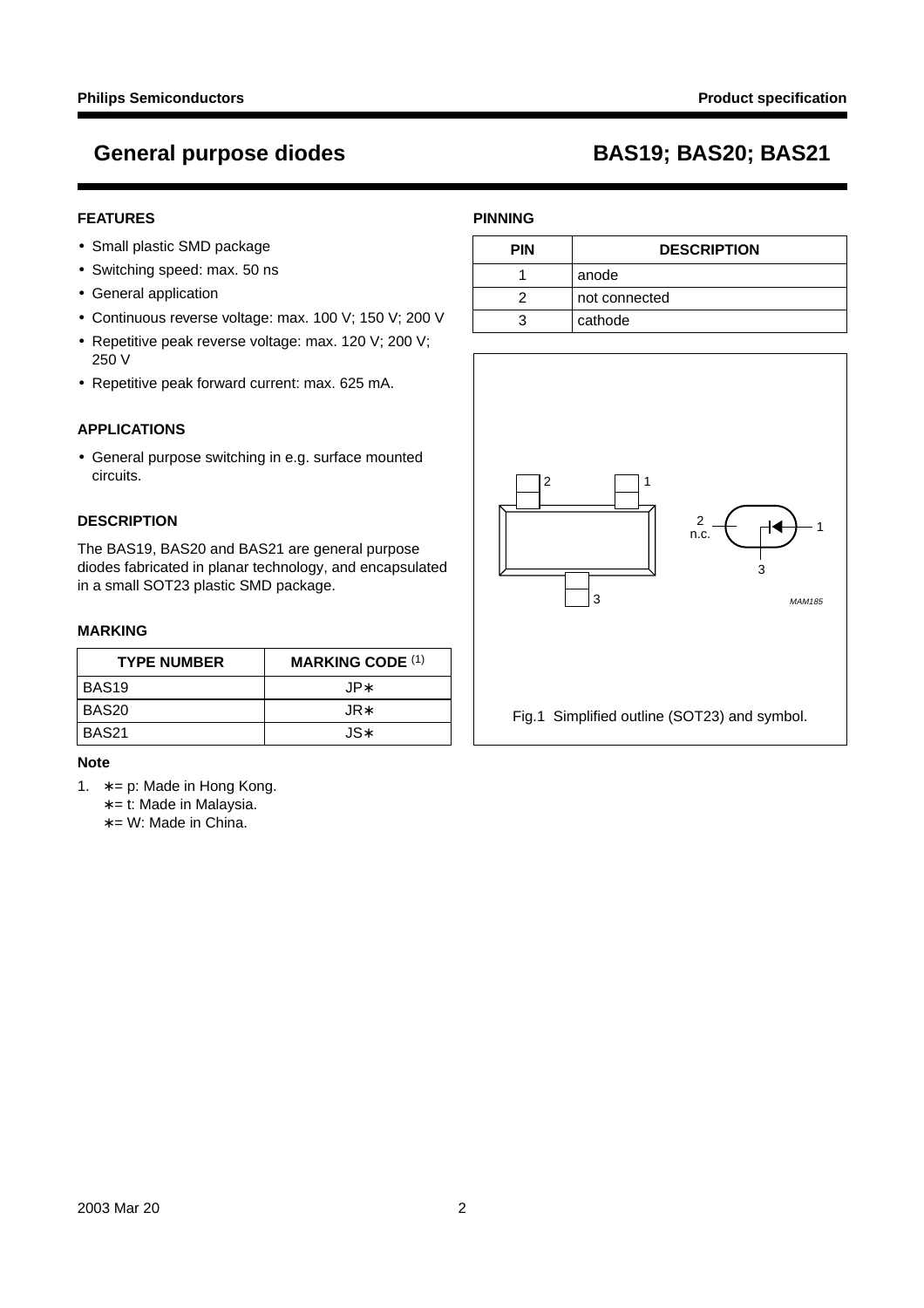### **LIMITING VALUES**

In accordance with the Absolute Maximum Rating System (IEC 60134).

| <b>SYMBOL</b>           | <b>PARAMETER</b>                    | <b>CONDITIONS</b>                                       | MIN.                     | MAX.       | <b>UNIT</b>       |
|-------------------------|-------------------------------------|---------------------------------------------------------|--------------------------|------------|-------------------|
| V <sub>RRM</sub>        | repetitive peak reverse voltage     |                                                         |                          |            |                   |
|                         | BAS <sub>19</sub>                   |                                                         |                          | 120        | $\vee$            |
|                         | BAS <sub>20</sub>                   |                                                         |                          | 200        | $\vee$            |
|                         | BAS21                               |                                                         | $\overline{\phantom{0}}$ | 250        | V                 |
| $V_R$                   | continuous reverse voltage          |                                                         |                          |            |                   |
|                         | BAS <sub>19</sub>                   |                                                         |                          | 100        | $\vee$            |
|                         | <b>BAS20</b>                        |                                                         |                          | 150        | $\vee$            |
|                         | BAS <sub>21</sub>                   |                                                         |                          | 200        | V                 |
| ΙF                      | continuous forward current          | see Fig.2; note 1                                       |                          | 200        | mA                |
| <b>FRM</b>              | repetitive peak forward current     |                                                         | $\overline{\phantom{0}}$ | 625        | mA                |
| <b>I</b> <sub>FSM</sub> | non-repetitive peak forward current | square wave; $T_i = 25$ °C prior to<br>surge; see Fig.4 |                          |            |                   |
|                         |                                     | $t = 1 \mu s$                                           |                          | 9          | A                 |
|                         |                                     | $t = 100 \mu s$                                         |                          | $\sqrt{3}$ | A                 |
|                         |                                     | $t = 10$ ms                                             |                          | 1.7        | A                 |
| $P_{\text{tot}}$        | total power dissipation             | $T_{amb}$ = 25 °C; note 1                               | —                        | 250        | mW                |
| $T_{\text{stg}}$        | storage temperature                 |                                                         | $-65$                    | $+150$     | $^{\circ}C$       |
| $T_i$                   | junction temperature                |                                                         |                          | 150        | $^\circ \text{C}$ |

**Note**

1. Device mounted on an FR4 printed-circuit board.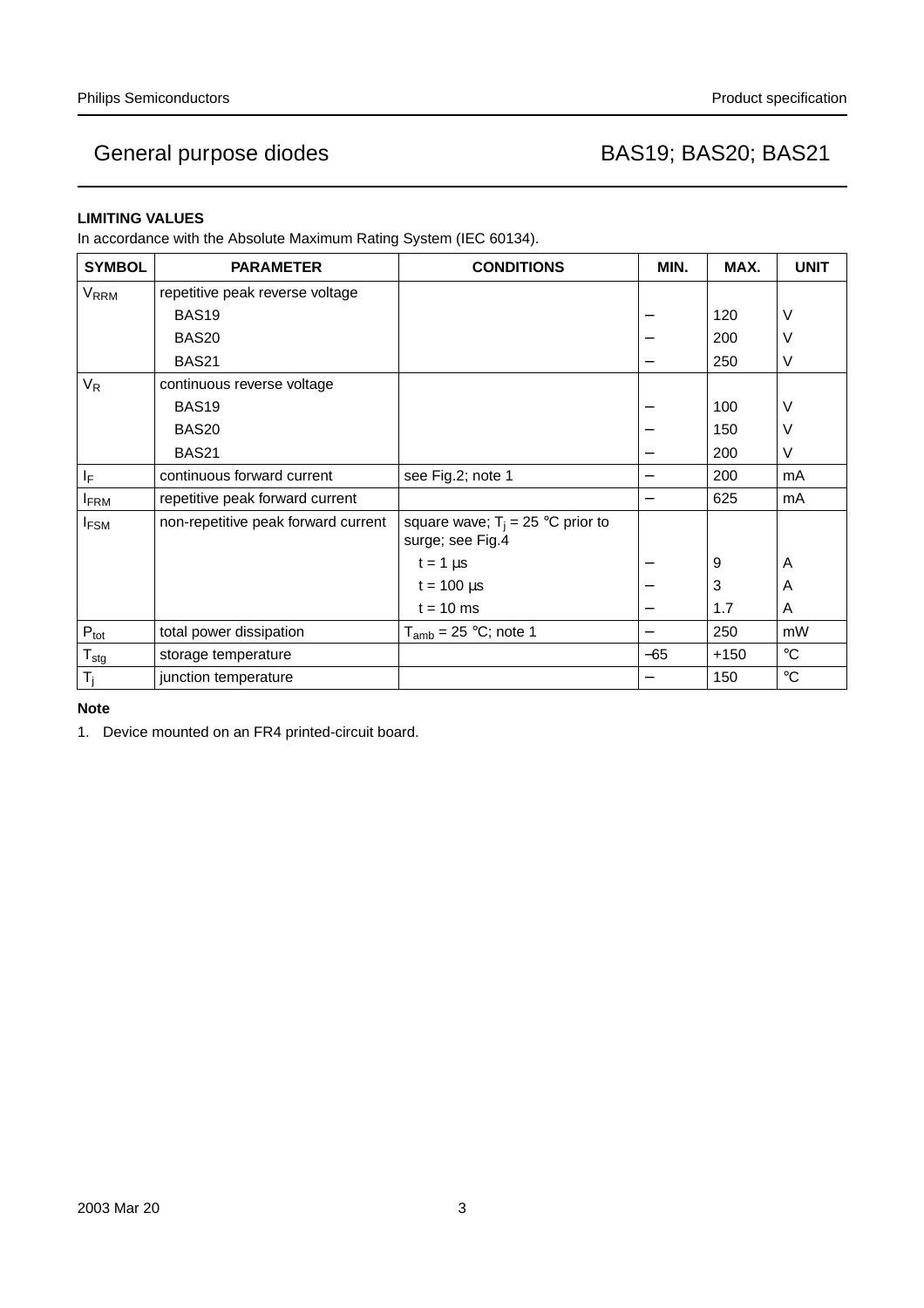### **ELECTRICAL CHARACTERISTICS**

 $T_j = 25$  °C unless otherwise specified.

| <b>SYMBOL</b> | <b>PARAMETER</b>      | <b>CONDITIONS</b>                                                            | MAX. | <b>UNIT</b> |
|---------------|-----------------------|------------------------------------------------------------------------------|------|-------------|
| $V_F$         | forward voltage       | see Fig.3                                                                    |      |             |
|               |                       | $I_F = 100 \text{ mA}$                                                       |      | V           |
|               |                       | $I_F = 200$ mA                                                               | 1.25 | $\vee$      |
| ΙR            | reverse current       | see Fig.5                                                                    |      |             |
|               | BAS <sub>19</sub>     | $V_R = 100 V$                                                                | 100  | nA          |
|               |                       | $V_R = 100$ V; T <sub>i</sub> = 150 °C                                       | 100  | μA          |
|               | BAS <sub>20</sub>     | $V_R = 150 V$                                                                | 100  | nA          |
|               |                       | $V_R$ = 150 V; T <sub>i</sub> = 150 °C                                       | 100  | μA          |
|               | BAS <sub>21</sub>     | $V_R = 200 V$                                                                | 100  | nA          |
|               |                       | $V_R = 200$ V; T <sub>i</sub> = 150 °C                                       | 100  | μA          |
| $C_d$         | diode capacitance     | f = 1 MHz; $V_R$ = 0; see Fig.6                                              | 5    | pF          |
| $t_{rr}$      | reverse recovery time | when switched from $I_F = 30$ mA to                                          | 50   | ns          |
|               |                       | $I_R$ = 30 mA; $R_L$ = 100 $\Omega$ ; measured at<br>$I_R$ = 3 mA; see Fig.8 |      |             |

### **THERMAL CHARACTERISTICS**

| <b>SYMBOL</b>                | <b>PARAMETER</b>                              | <b>CONDITIONS</b> | <b>VALUE</b> | UNIT |
|------------------------------|-----------------------------------------------|-------------------|--------------|------|
| $\vert$ R <sub>th j-tp</sub> | thermal resistance from junction to tie-point |                   | 330          | K/W  |
| $R_{th,i-a}$                 | thermal resistance from junction to ambient   | note 1            | 500          | K/W  |

### **Note**

1. Device mounted on an FR4 printed-circuit board.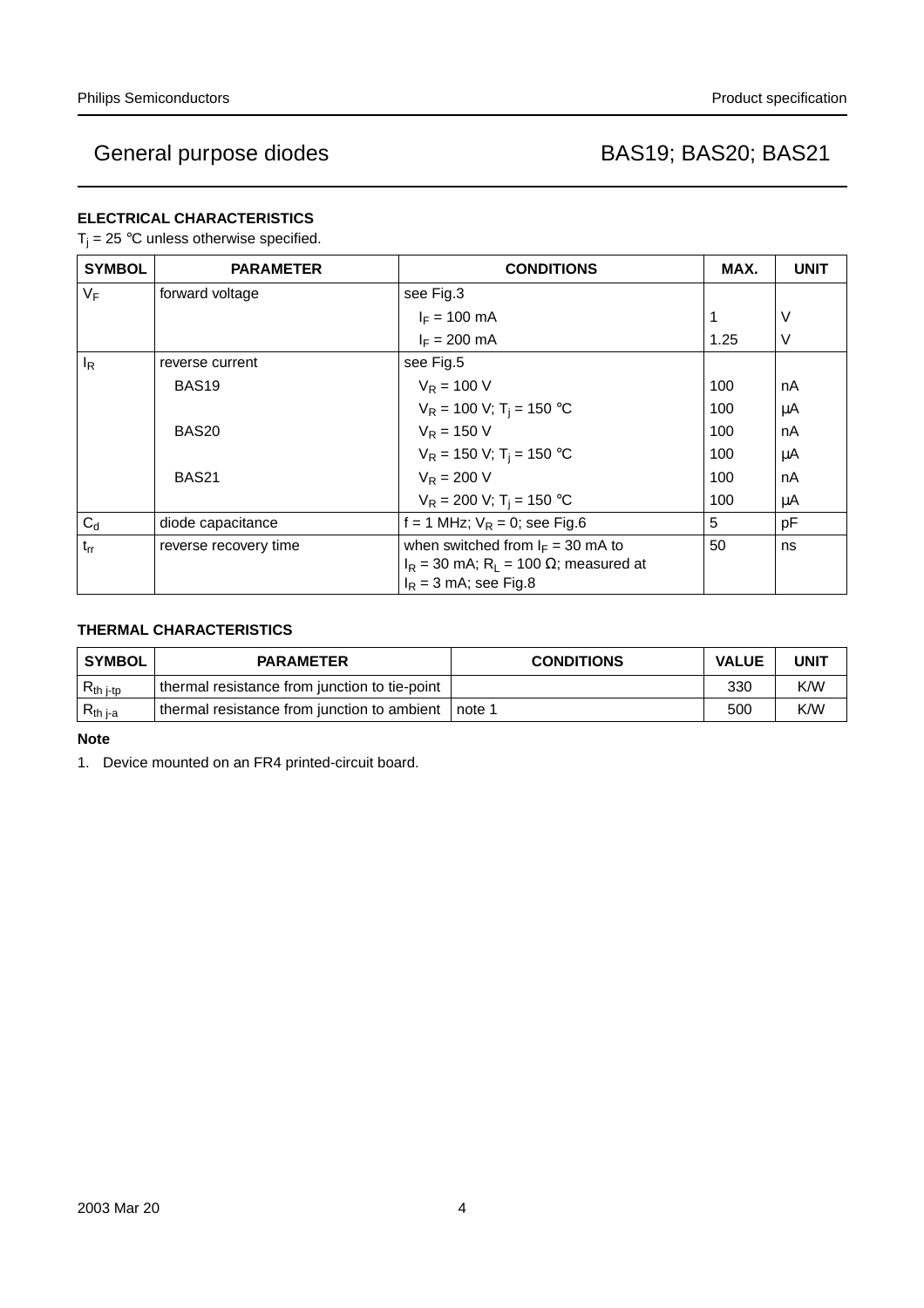### **GRAPHICAL DATA**





 $\overline{\phantom{0}}$ 

Fig.4 Maximum permissible non-repetitive peak forward current as a function of pulse duration.

┯

T

10−<sup>1</sup>

10

1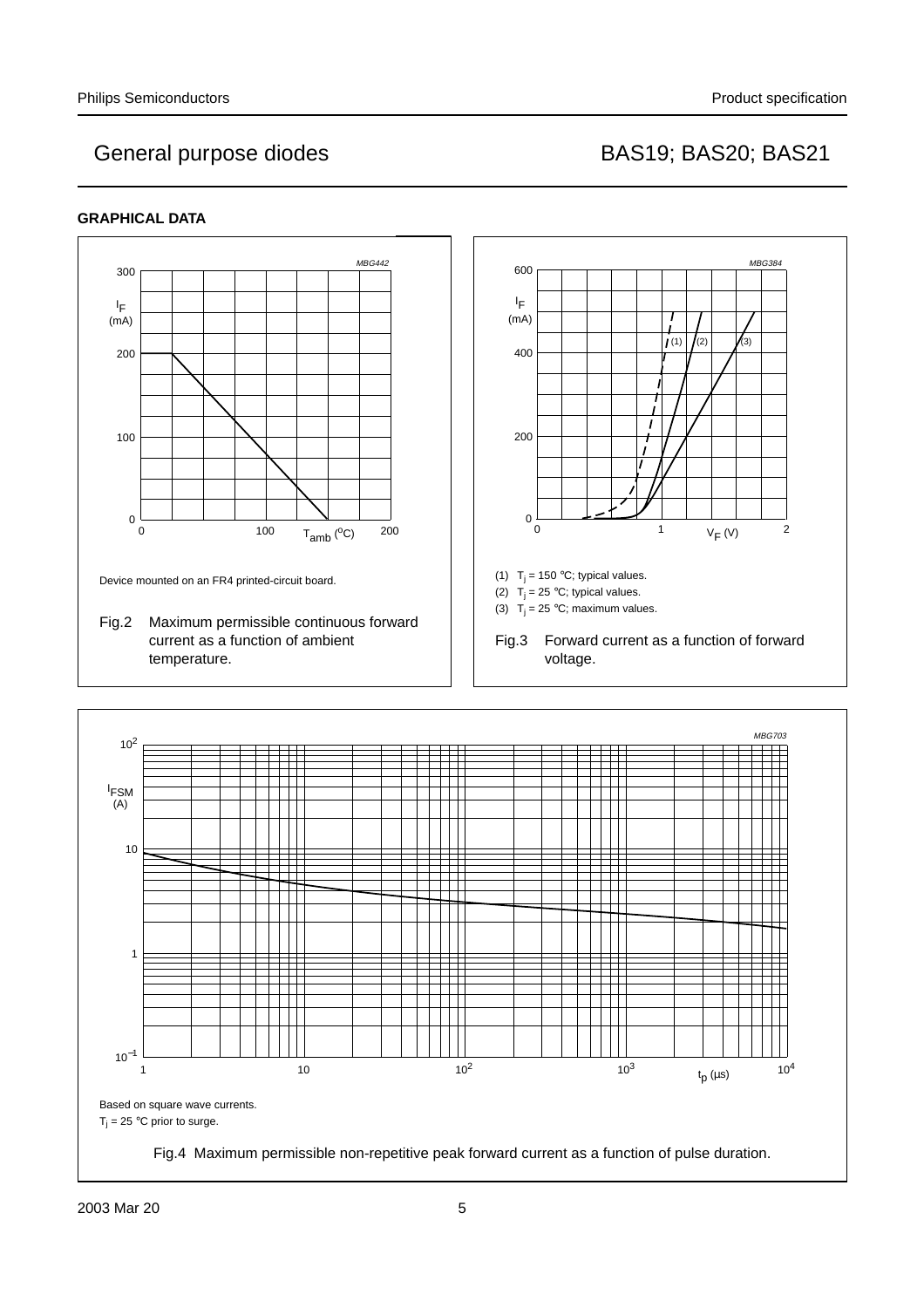

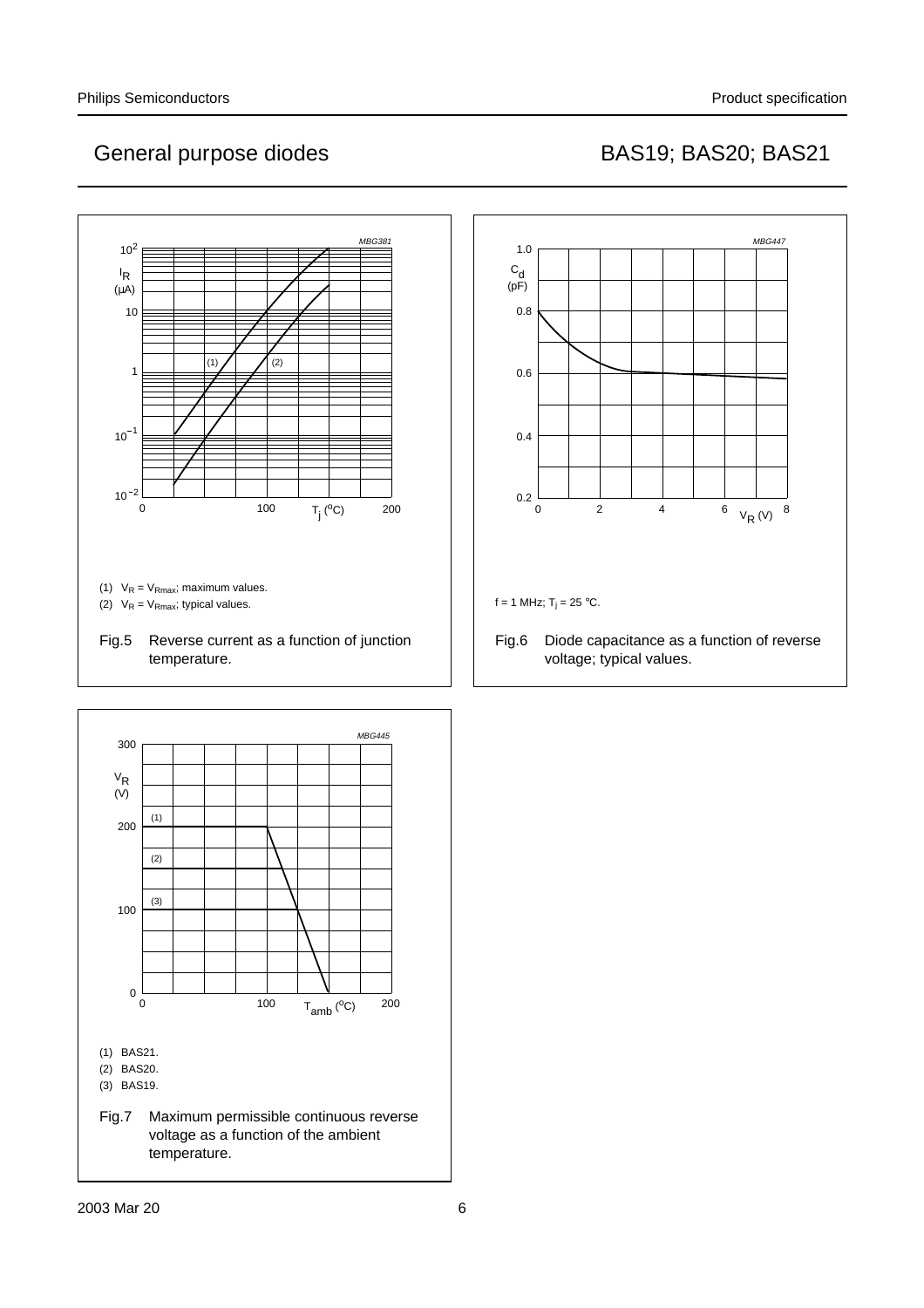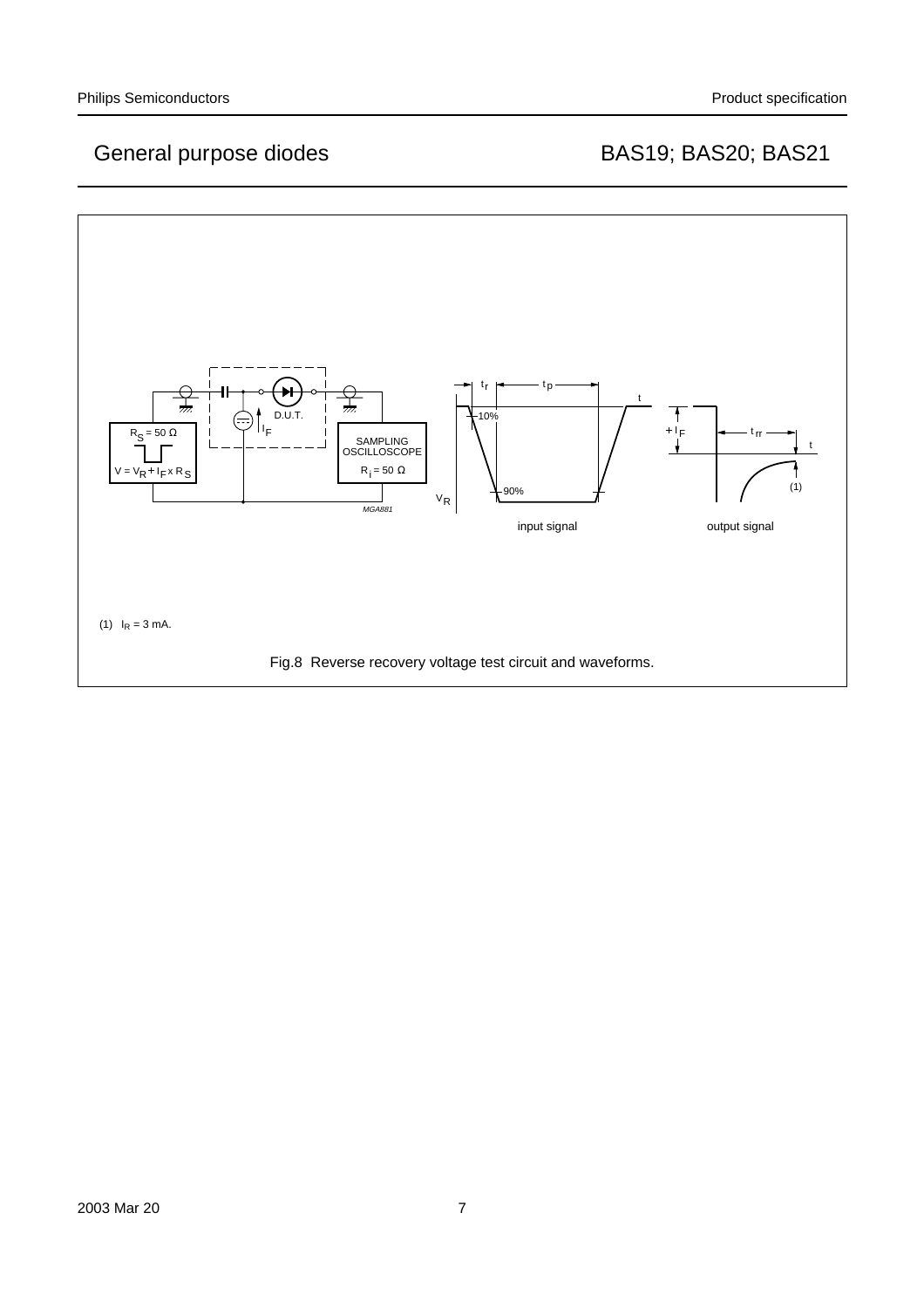### **PACKAGE OUTLINE**



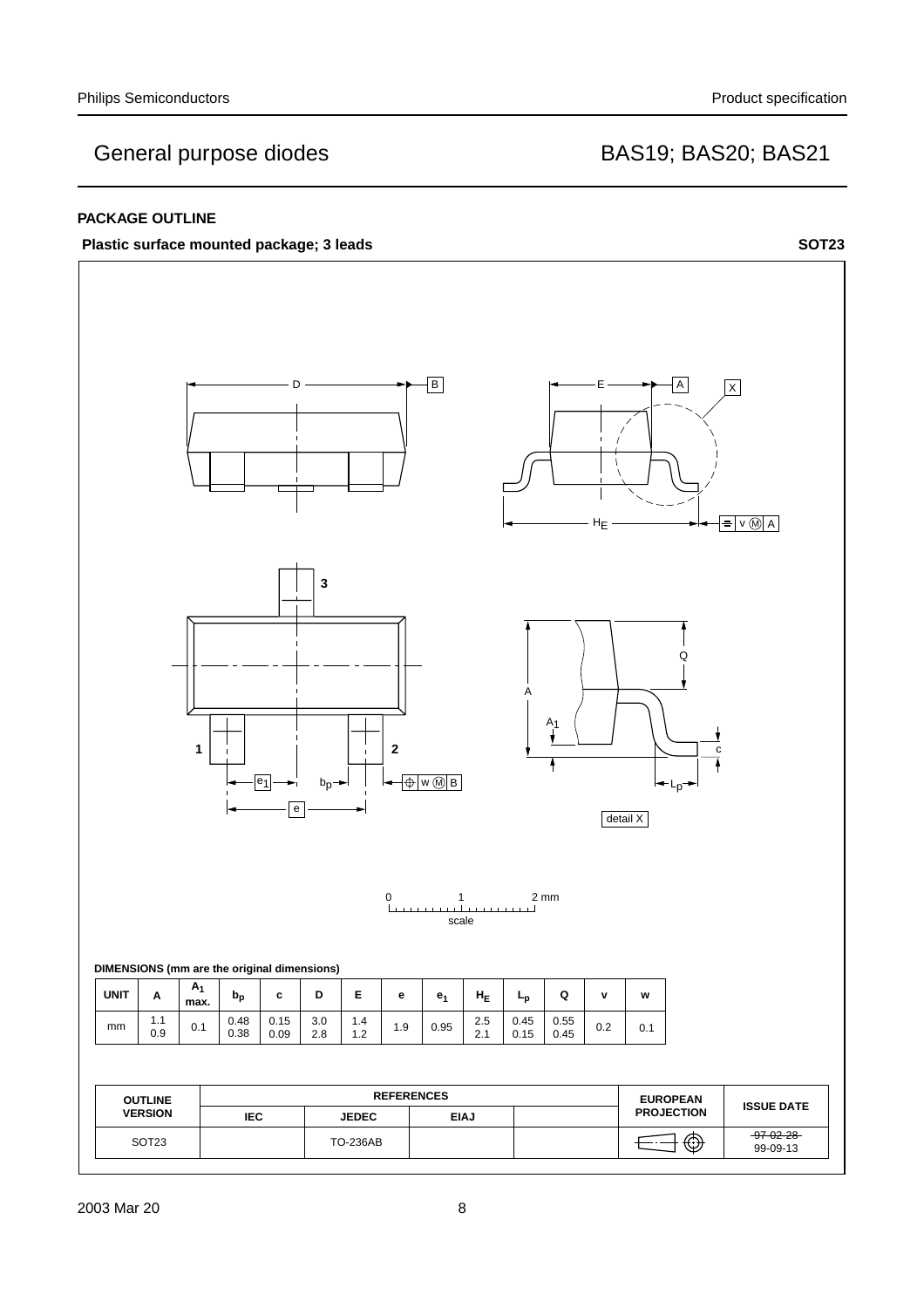### **DATA SHEET STATUS**

| <b>LEVEL</b> | <b>DATA SHEET</b><br><b>STATUS(1)</b> | <b>PRODUCT</b><br>STATUS <sup>(2)(3)</sup> | <b>DEFINITION</b>                                                                                                                                                                                                                                                                                          |
|--------------|---------------------------------------|--------------------------------------------|------------------------------------------------------------------------------------------------------------------------------------------------------------------------------------------------------------------------------------------------------------------------------------------------------------|
|              | Objective data                        | Development                                | This data sheet contains data from the objective specification for product<br>development. Philips Semiconductors reserves the right to change the<br>specification in any manner without notice.                                                                                                          |
| Ш            | Preliminary data                      | Qualification                              | This data sheet contains data from the preliminary specification.<br>Supplementary data will be published at a later date. Philips<br>Semiconductors reserves the right to change the specification without<br>notice, in order to improve the design and supply the best possible<br>product.             |
| Ш            | Product data                          | Production                                 | This data sheet contains data from the product specification. Philips<br>Semiconductors reserves the right to make changes at any time in order<br>to improve the design, manufacturing and supply. Relevant changes will<br>be communicated via a Customer Product/Process Change Notification<br>(CPCN). |

### **Notes**

- 1. Please consult the most recently issued data sheet before initiating or completing a design.
- 2. The product status of the device(s) described in this data sheet may have changed since this data sheet was published. The latest information is available on the Internet at URL http://www.semiconductors.philips.com.
- 3. For data sheets describing multiple type numbers, the highest-level product status determines the data sheet status.

### **DEFINITIONS**

**Short-form specification** — The data in a short-form specification is extracted from a full data sheet with the same type number and title. For detailed information see the relevant data sheet or data handbook.

**Limiting values definition** - Limiting values given are in accordance with the Absolute Maximum Rating System (IEC 60134). Stress above one or more of the limiting values may cause permanent damage to the device. These are stress ratings only and operation of the device at these or at any other conditions above those given in the Characteristics sections of the specification is not implied. Exposure to limiting values for extended periods may affect device reliability.

Application information Applications that are described herein for any of these products are for illustrative purposes only. Philips Semiconductors make no representation or warranty that such applications will be suitable for the specified use without further testing or modification.

### **DISCLAIMERS**

**Life support applications** — These products are not designed for use in life support appliances, devices, or systems where malfunction of these products can reasonably be expected to result in personal injury. Philips Semiconductors customers using or selling these products for use in such applications do so at their own risk and agree to fully indemnify Philips Semiconductors for any damages resulting from such application.

**Right to make changes** - Philips Semiconductors reserves the right to make changes in the products including circuits, standard cells, and/or software described or contained herein in order to improve design and/or performance. When the product is in full production (status 'Production'), relevant changes will be communicated via a Customer Product/Process Change Notification (CPCN). Philips Semiconductors assumes no responsibility or liability for the use of any of these products, conveys no licence or title under any patent, copyright, or mask work right to these products, and makes no representations or warranties that these products are free from patent, copyright, or mask work right infringement, unless otherwise specified.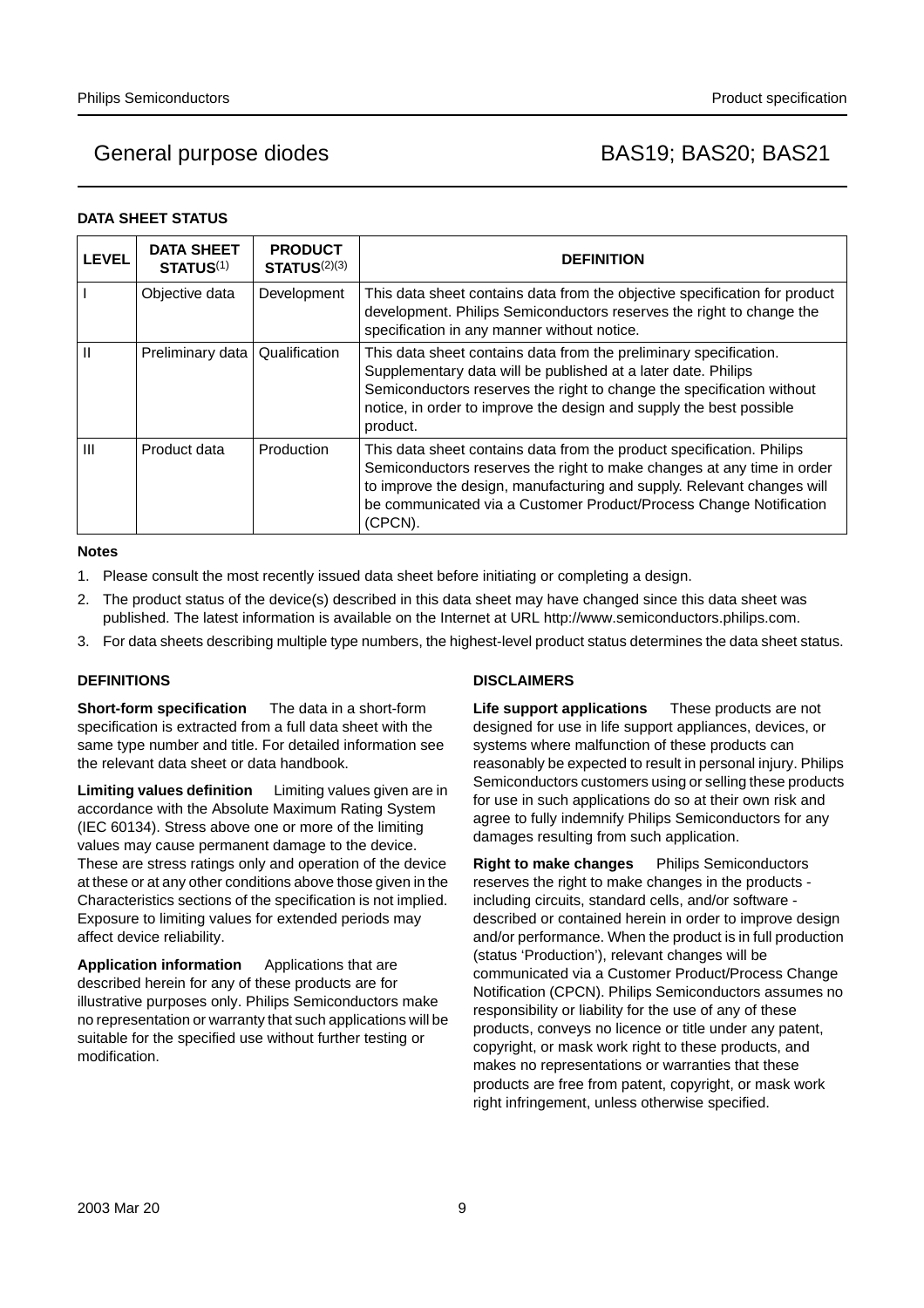**NOTES**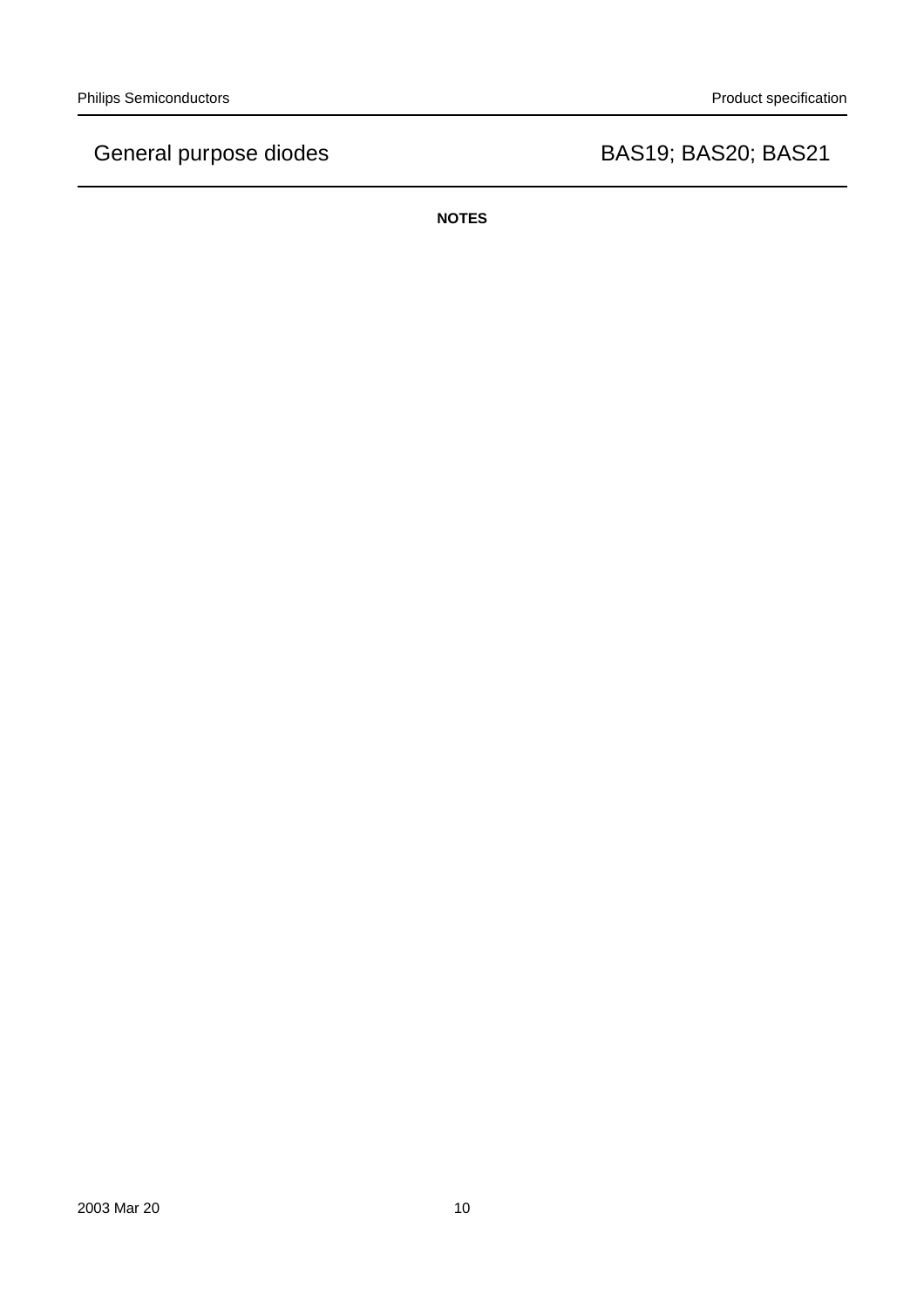**NOTES**